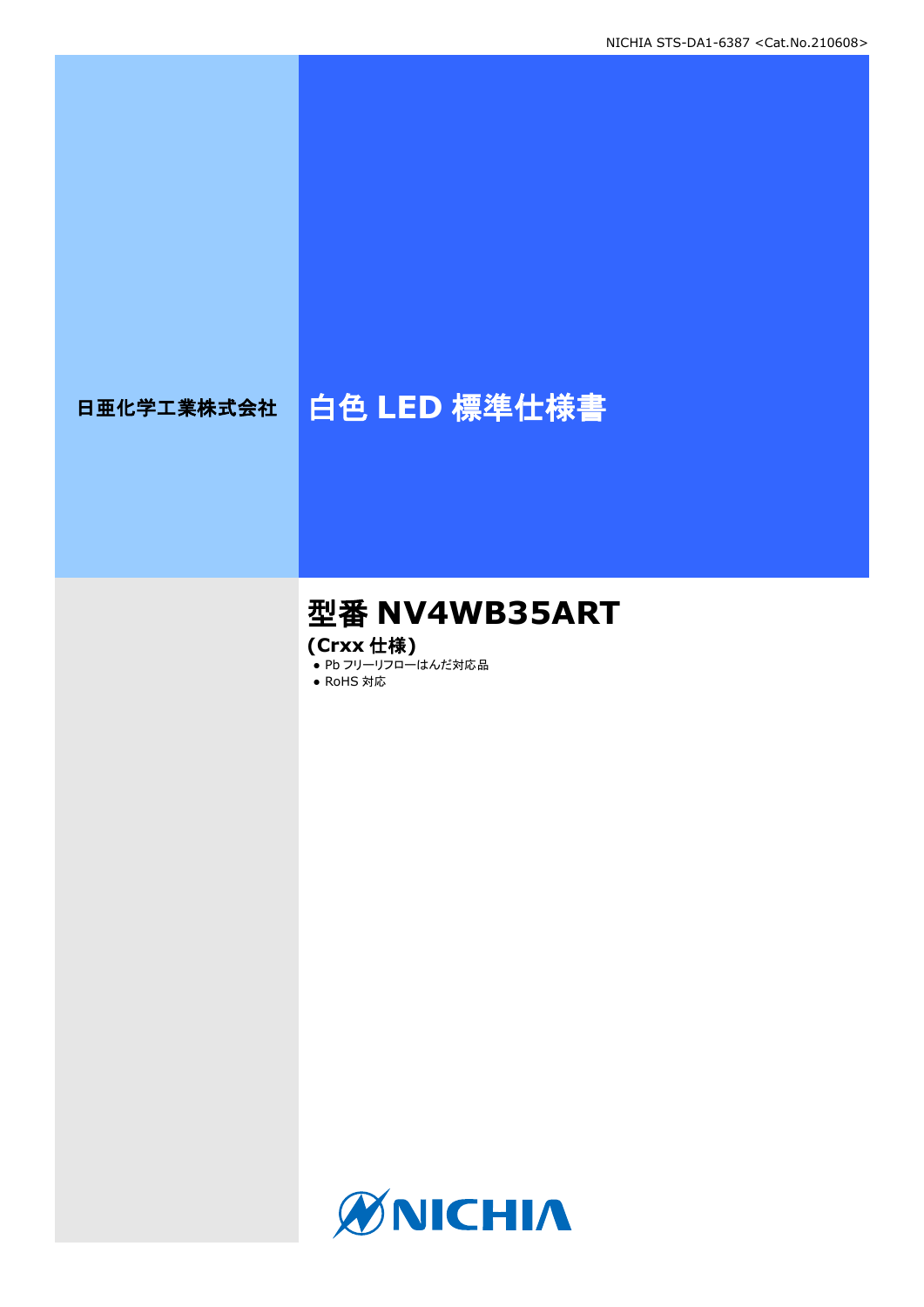### 規格

### (1) 絶対最大定格

| 項目        | 記号                 | 最大定格           | 単位     |
|-----------|--------------------|----------------|--------|
| 順電流       | ΙF                 | 900            | mA     |
| パルス順電流    | $I_{FP}$           | 1200           | mA     |
| 逆電圧       | VR                 | 20             | $\vee$ |
| 許容損失      | $P_D$              | 11.1           | W      |
| 動作温度      | $T_{\mathsf{opr}}$ | $-40 \sim 100$ | °C     |
| 保存温度      | $T_{\rm stq}$      | $-40 \sim 100$ | °C     |
| ジャンクション温度 |                    | 150            | °C     |

\* T<sub>1</sub>=25°C での値です。

\* IFP条件は、パルス幅 10ms 以下、デューティー比は 10%以下です。

\* IF、IFPは、ディレーティング特性を参照してください。

#### (2) 特性

| 項目      |      | 記号               | 条件                       | 標準             | 最大              | 単位   |    |
|---------|------|------------------|--------------------------|----------------|-----------------|------|----|
| 順電圧     |      | VF               | $I_F = 700$ mA           | 11.86          |                 | V    |    |
| 逆電流     |      |                  | IR                       | $V_R = 5V$     | $\qquad \qquad$ |      | μA |
| 光束      |      |                  | $\Phi_{v}$               | $I_F = 700$ mA | 1275            |      | lm |
|         | 光度   |                  | 1v                       | $I_F = 700$ mA | 406             |      | cd |
| Rnn ランク |      | x                |                          | $I_F = 700$ mA | 0.2973          |      |    |
|         | 色度座標 | v                | $\overline{\phantom{a}}$ | $I_F = 700$ mA | 0.3176          |      |    |
| 熱抵抗     |      | R <sub>0JS</sub> | $\overline{\phantom{0}}$ | 1.5            | 2.8             | °C/W |    |

\* TJ=25°C での値です。パルス駆動により測定しています。

\* 光学特性は、CIE 127:2007 に準拠した値です。

\* 色度座標は、CIE 1931 色度図に基づくものとします。

\* 熱抵抗 RθJSは、ダイスから TS測定ポイントまでの熱抵抗を表します。

\* 熱抵抗 RθJSは、JESD51-1 に準拠した Dynamic 法により測定しています。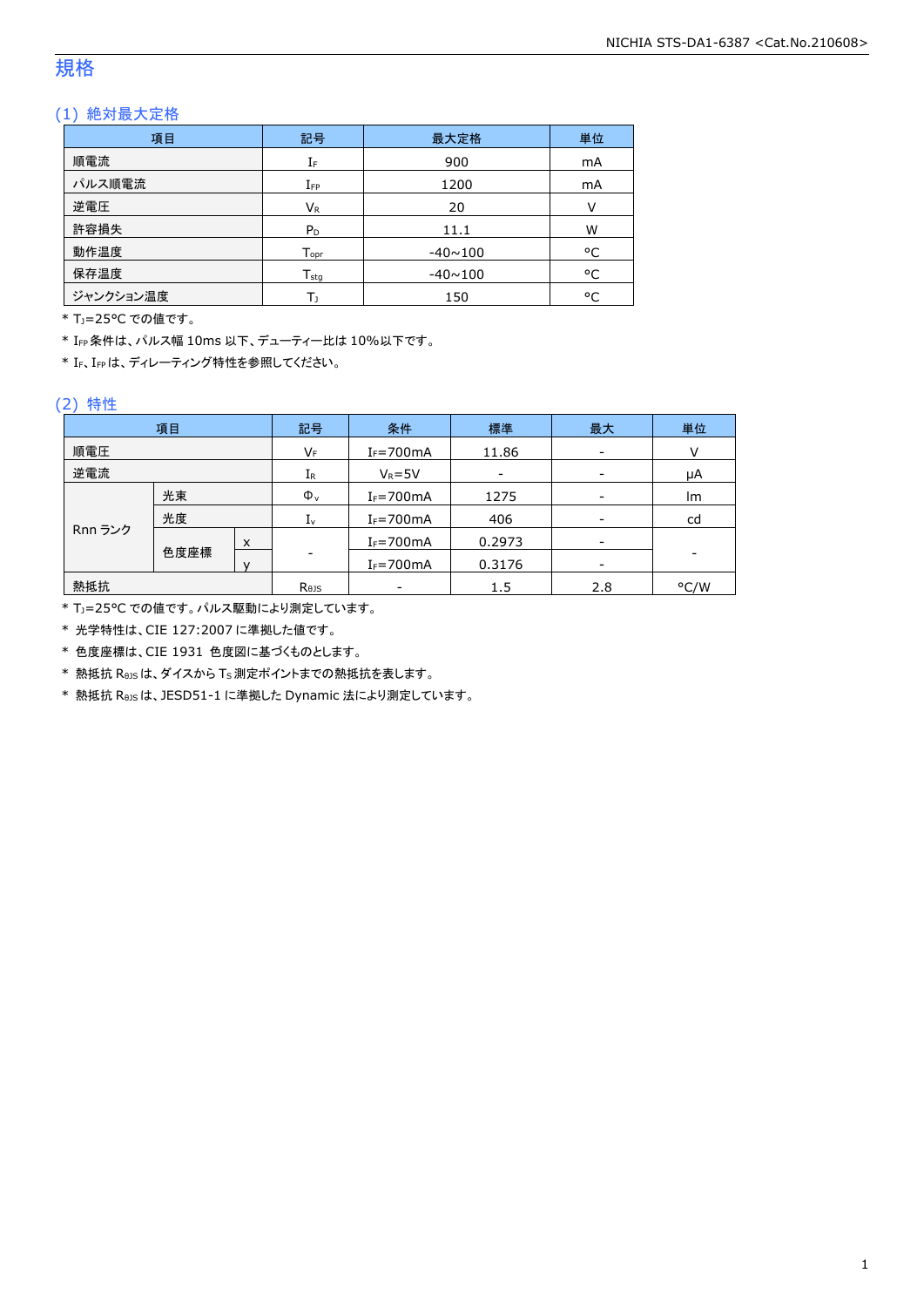# ランク分け

| 項目  | ランク                      |         | 条件             | 最小   | 最大                       | 単位 |
|-----|--------------------------|---------|----------------|------|--------------------------|----|
|     | Lv10                     |         |                | 11.8 | 12.4                     |    |
| 順電圧 | Lv9c                     |         | $I_F = 700$ mA | 11.2 | 11.8                     | V  |
| 逆電流 | $\overline{\phantom{a}}$ |         | $V_R = 5V$     |      | 5                        | μA |
| 光束  | E1300<br>E1200<br>E1100  |         | $I_F = 700$ mA | 1300 | 1400                     |    |
|     |                          |         |                | 1200 | 1300                     | lm |
|     |                          |         |                | 1100 | 1200                     |    |
| 演色性 | Rnn                      | $R_{a}$ | $I_F = 700$ mA |      | $\overline{\phantom{a}}$ |    |

色度範囲(IF=700mA)

|   | ランク Cr70i |        |        |        |  |
|---|-----------|--------|--------|--------|--|
| x | 0.2950    | 0.2870 | 0.3005 | 0.3068 |  |
|   | 0.2969    | 0.3209 | 0.3414 | 0.3112 |  |

\* TJ=25°C での値です。パルス駆動により測定しています。

\* 順電圧は±0.11V の公差があります。

\* 光束は±6%の公差があります。

\* 色度は±0.004 の公差があります。

\* 1 注文単位に対して上記のランクを納入します。又、その納入比率は問わないものとします。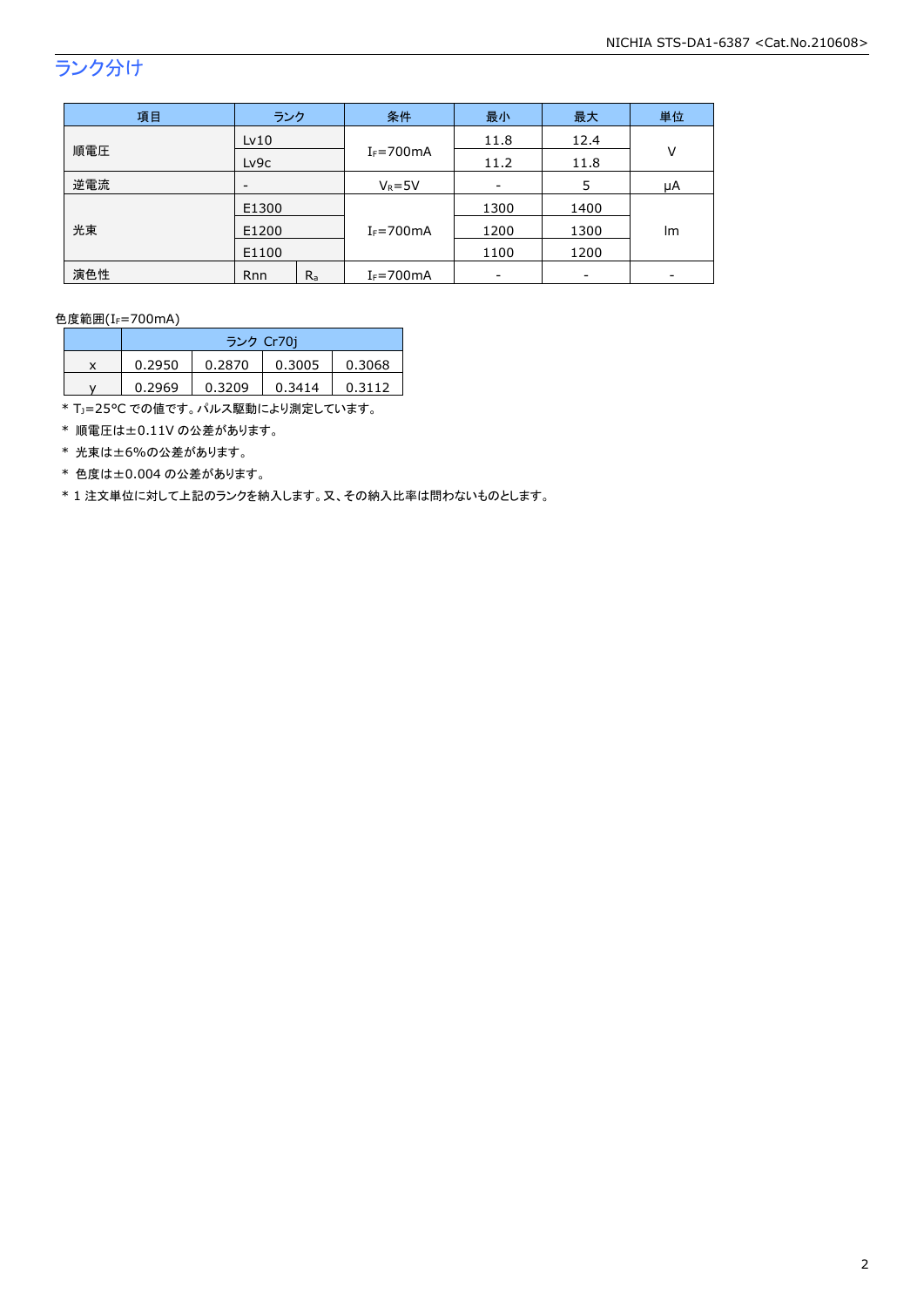色度図

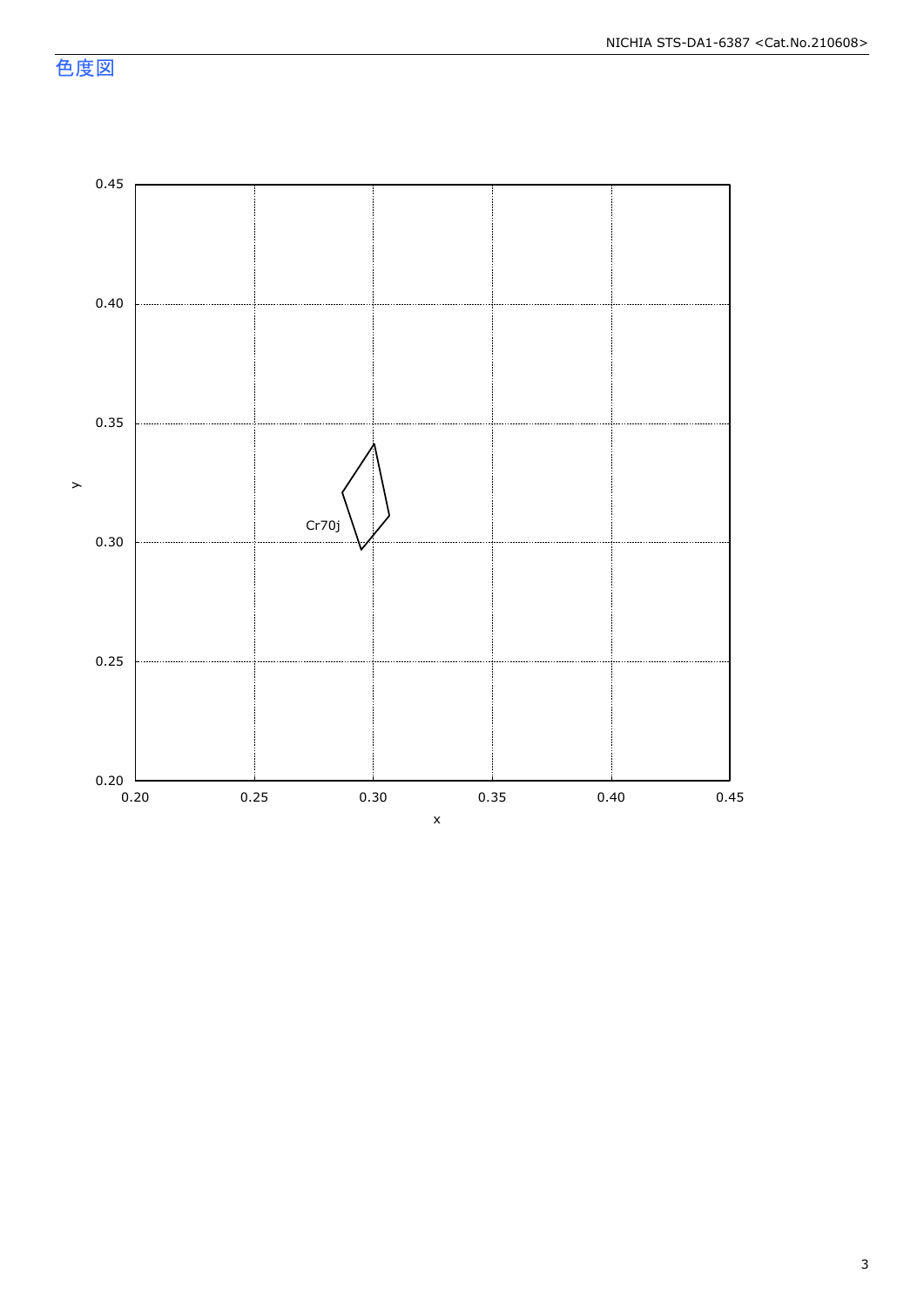### 外形寸法

This product complies with RoHS Directive. \* 本製品はRoHS指令に適合しております。

Part No. NV4WB35AR<br>No. STS-DA7-18039

No. STS-DA7-18039<br>(単位 Unit: mm,公差 Tolerance: ±0.2)









| 項目 Item                                    | 内容 Description                                                           |  |
|--------------------------------------------|--------------------------------------------------------------------------|--|
| パッケージ材質<br>Package Materials               | セラミックス<br>Ceramics                                                       |  |
| 封止樹脂材質<br>Encapsulating Resin<br>Materials | シリコーン樹脂<br>(拡散剤+蛍光体入り)<br>Silicone Resin<br>(with diffuser and phosphor) |  |
| 電極材質<br><b>Electrodes Materials</b>        | 余メッキ<br>Au-plated                                                        |  |
| 質量<br>Weight                               | 0.033q(TYP)                                                              |  |



\* 本図は演色性ランクRnnに対応しています。

The figure above show the characteristics for Rnn LEDs of this product.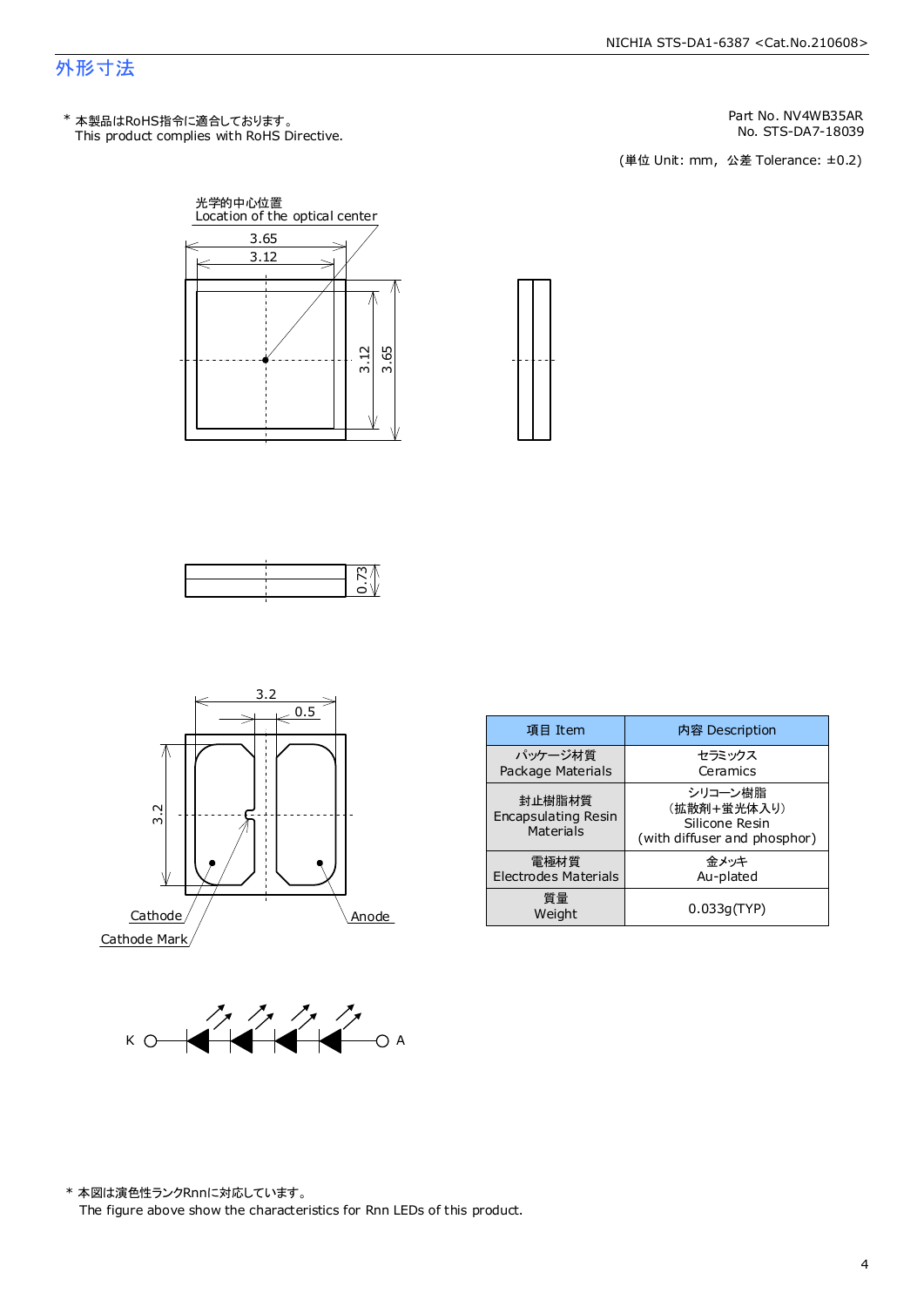# はんだ付け

● リフロー推奨条件(Pb フリーはんだ使用時)



● 推奨取り付けパターン



(単位 Unit: mm)

- \* 本製品は、リフロー対応品です。ディップはんだ、手はんだについては保証できません。
- \* リフローはんだは 2 回までとして下さい。
- \* ピーク温度からの冷却温度勾配が緩やかになるように配慮して、急冷却を避けて下さい。
- \* 大気リフローの場合、リフロー時の熱や雰囲気の影響により、光学的劣化を起こすことがあります。リフローに際しては、窒素リフローを推奨します。
- \* 本製品は、封止材料にシリコーン樹脂を用いているため、上面の封止部が柔らかく、力が加わると傷、欠け、剥がれ、製品の変形、断線や信頼性に影響 を及ぼす恐れがあります。封止部に圧力を加えないで下さい。
- \* 実装機を使用する場合は、本製品にあった吸着ノズルを選定下さい。
- \* 基本的にはんだの取り付け後の修正は行わないで下さい。やむをえず修正する場合は、ホットプレートを使用して下さい。また、事前に修正による特性の 劣化のなきことを確認の上行って下さい。
- \* はんだ付け時、加熱された状態で LED にストレスを加えないで下さい。
- \* あくまで推奨ランドは LED を問題無く取り付けられるランドサイズとなっています。高密度実装などで実装精度が必要となる場合は、それに適したランド形 状を検討下さい。
- \* フラックスを使用する場合はノンハロゲンタイプを推奨します。また LED に直接フラックスがかかるような工程設計は行わないで下さい。
- \* 取り付けパターンに対して、はんだ種類及びはんだ塗布量が問題ないことを事前に確認して下さい。
- \* 電極パターンが全てパッケージの裏面にあるため、はんだ部が外観では確認できません。貴社にてはんだ条件を充分に確認の上でご使用下さい。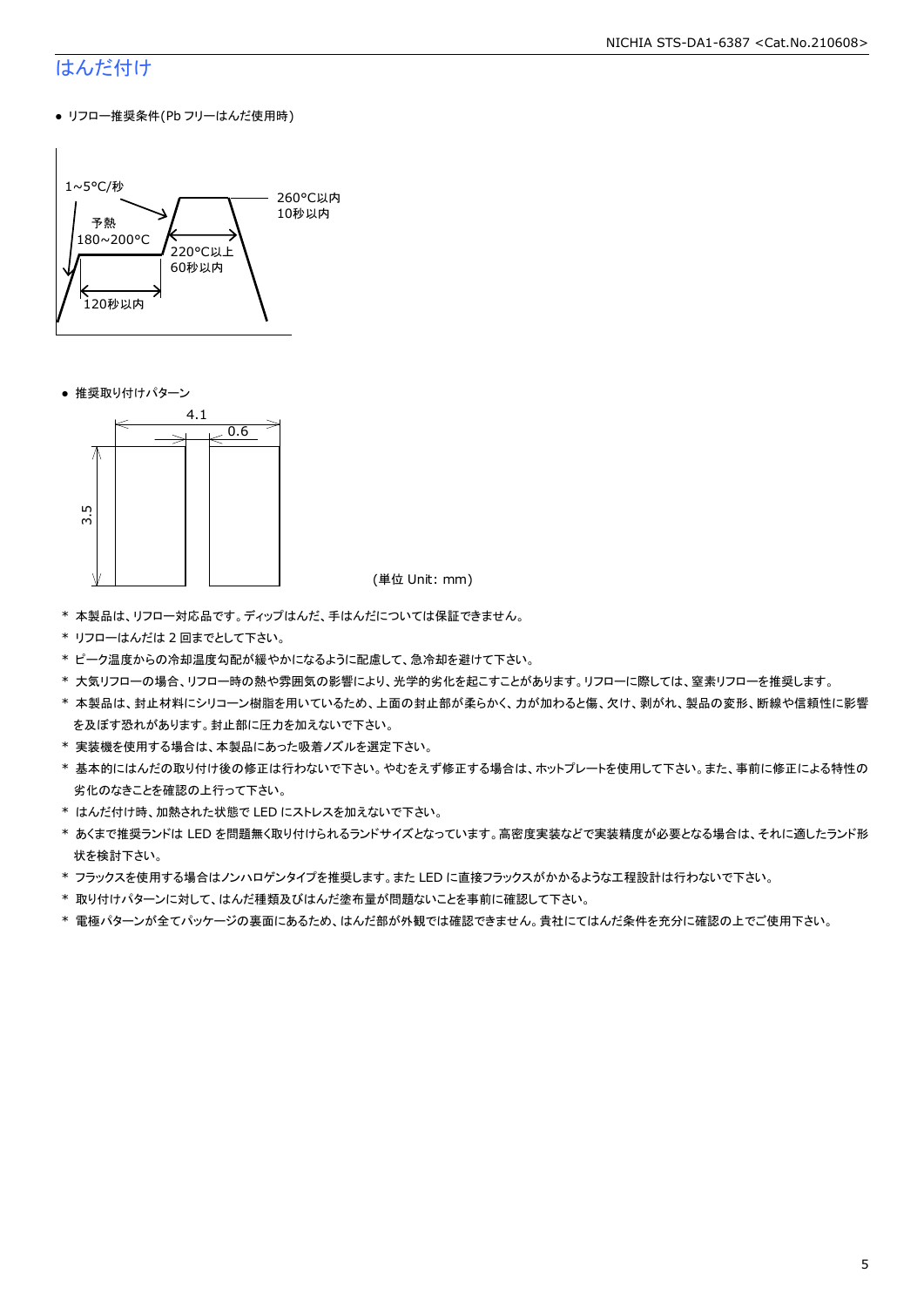# テーピング仕様

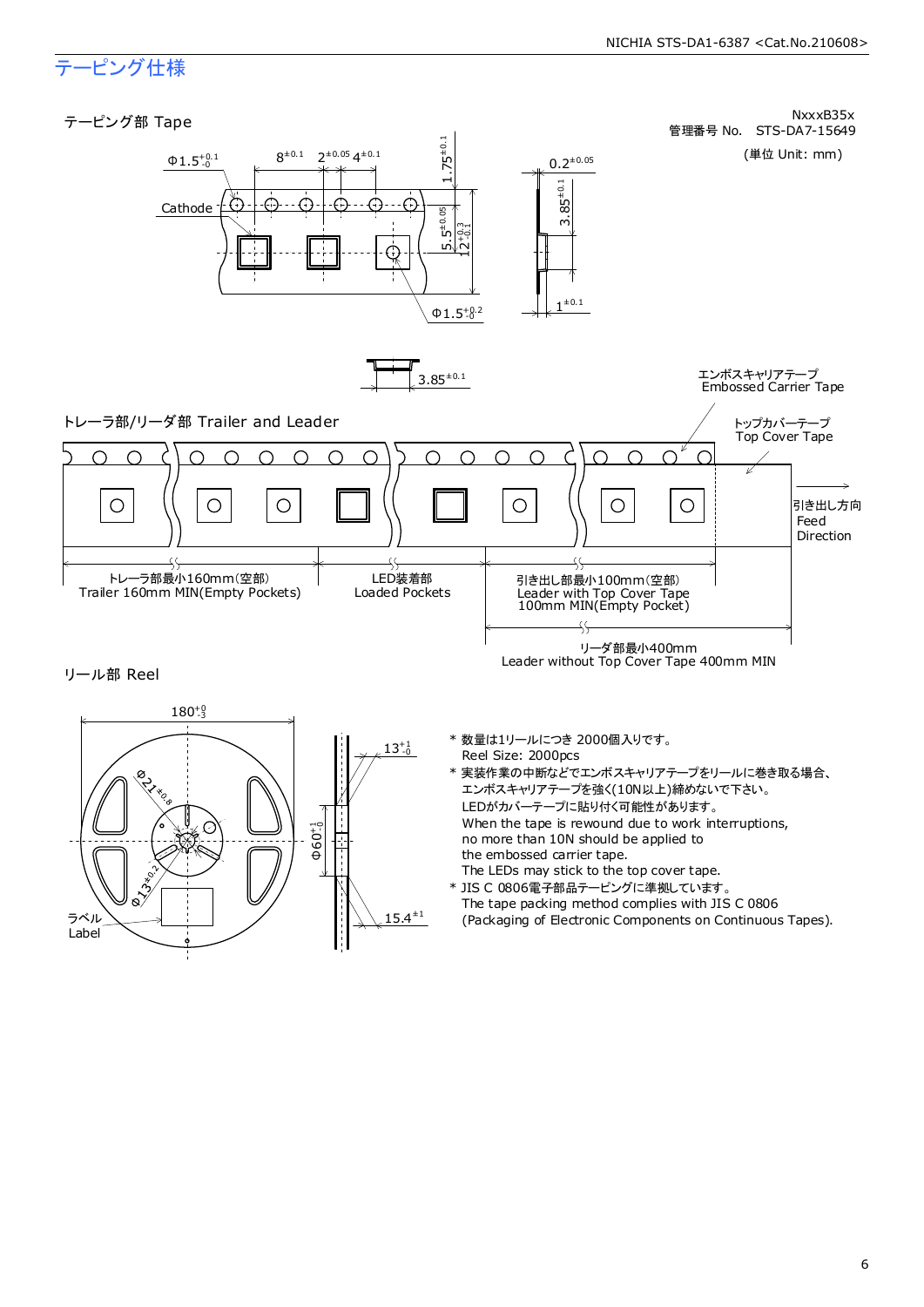### 梱包仕様

Reels are shipped with desiccants in heat-sealed moisture-proof bags. シリカゲルとともにリールをアルミ防湿袋に入れ、熱シールにより封をします。

No. STS-DA7-4989C Part No. Nxxxxxxx



Label ラベル ЙNICHIЛ XXXX LED **Nxxxxxxx** \*\*\*\*\*\*\* YMxxxx-RRR PCS<br>| RoHS NICHIA CORPORATION 491 OKA, KAMINAKA, ANAN, TOKUSHIM

Moisture-proof bags are packed in cardboard boxes with corrugated partitions. アルミ防湿袋を並べて入れ、ダンボールで仕切ります。





- 客先型名が設定されていない場合は空白です。 客先型名を\*\*\*\*\*\*\*で示します。 If not provided, it will not be indicated on the label. \*\*\*\*\*\*\* is the customer part number.
- For details, see "LOT NUMBERING CODE" in this document. ロット表記方法についてはロット番号の項を<br>参照して下さい。 \*
- The label does not have the RANK field for un-ranked products. ランク分けがない場合はランク表記はありません。 \*
- Products shipped on tape and reel are packed in a moisture-proof bag. They are shipped in cardboard boxes to protect them from external forces during transportation. 本製品はテーピングしたのち、輸送の衝撃から保護するためダンボールで梱包します。 \*
- Do not drop or expose the box to external forces as it may damage the products. 取り扱いに際して、落下させたり、強い衝撃を与えたりしますと、製品を損傷させる原因になりますので注意して下さい。 \*
- Do not expose to water. The box is not water-resistant. ダンボールには防水加工がされておりませんので、梱包箱が水に濡れないよう注意して下さい。 \*
- \* Using the original package material or equivalent in transit is recommended. 輸送、運搬に際して弊社よりの梱包状態あるいは同等の梱包を行って下さい。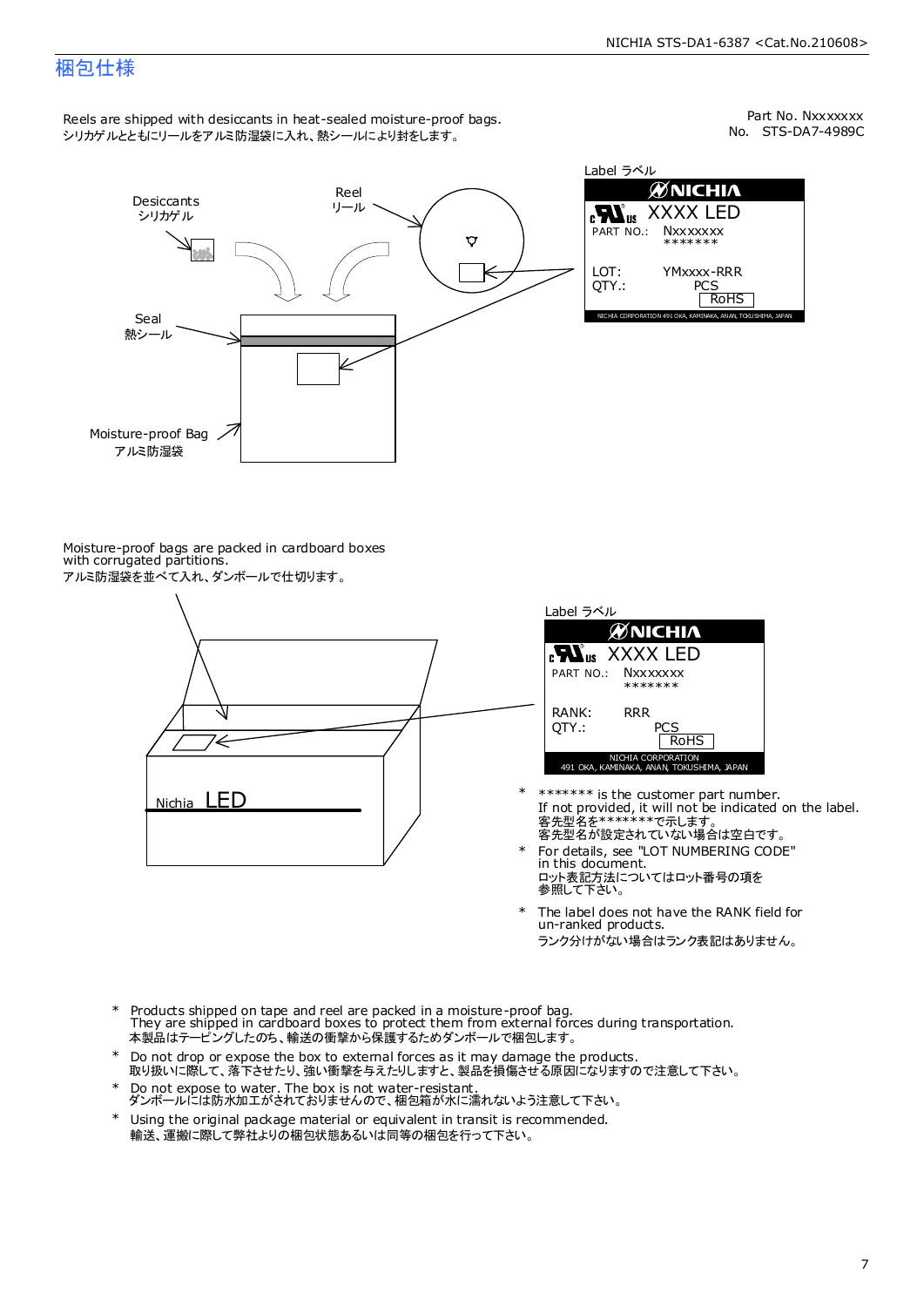# ロット番号

ロット番号は以下のように英数字で表記します。

- YMxxxx RRR
- Y 製造年

| 年    |   |
|------|---|
| 2020 | Κ |
| 2021 |   |
| 2022 | м |
| 2023 | Ν |
| 2024 | ი |
| 2025 | P |

#### M - 製造月

| 月 | M | 月  | M |
|---|---|----|---|
|   |   |    |   |
|   |   | 8  | 8 |
| ∍ |   | 9  | q |
|   |   | 10 | A |
|   |   |    | R |
| 6 | F | 12 |   |

xxxx-当社管理番号

RRR-色度ランク、光束ランク、順電圧ランク、演色性ランク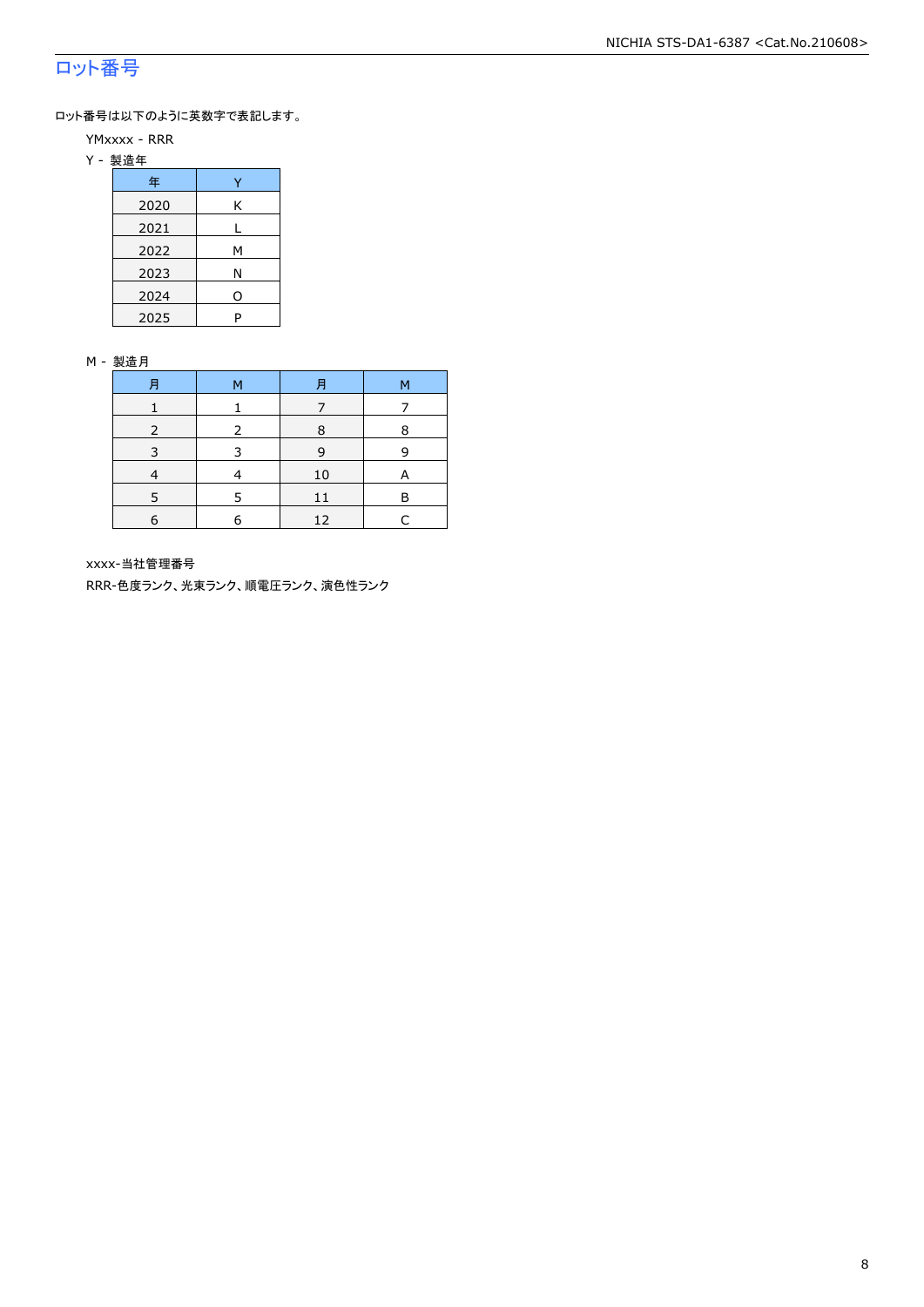#### NICHIA STS-DA1-6387 <Cat.No.210608>

# ディレーティング特性

Part No. NV4WB35AR No. STS-DA7-18020



### **Duty Ratio vs Allowable Forward Current**

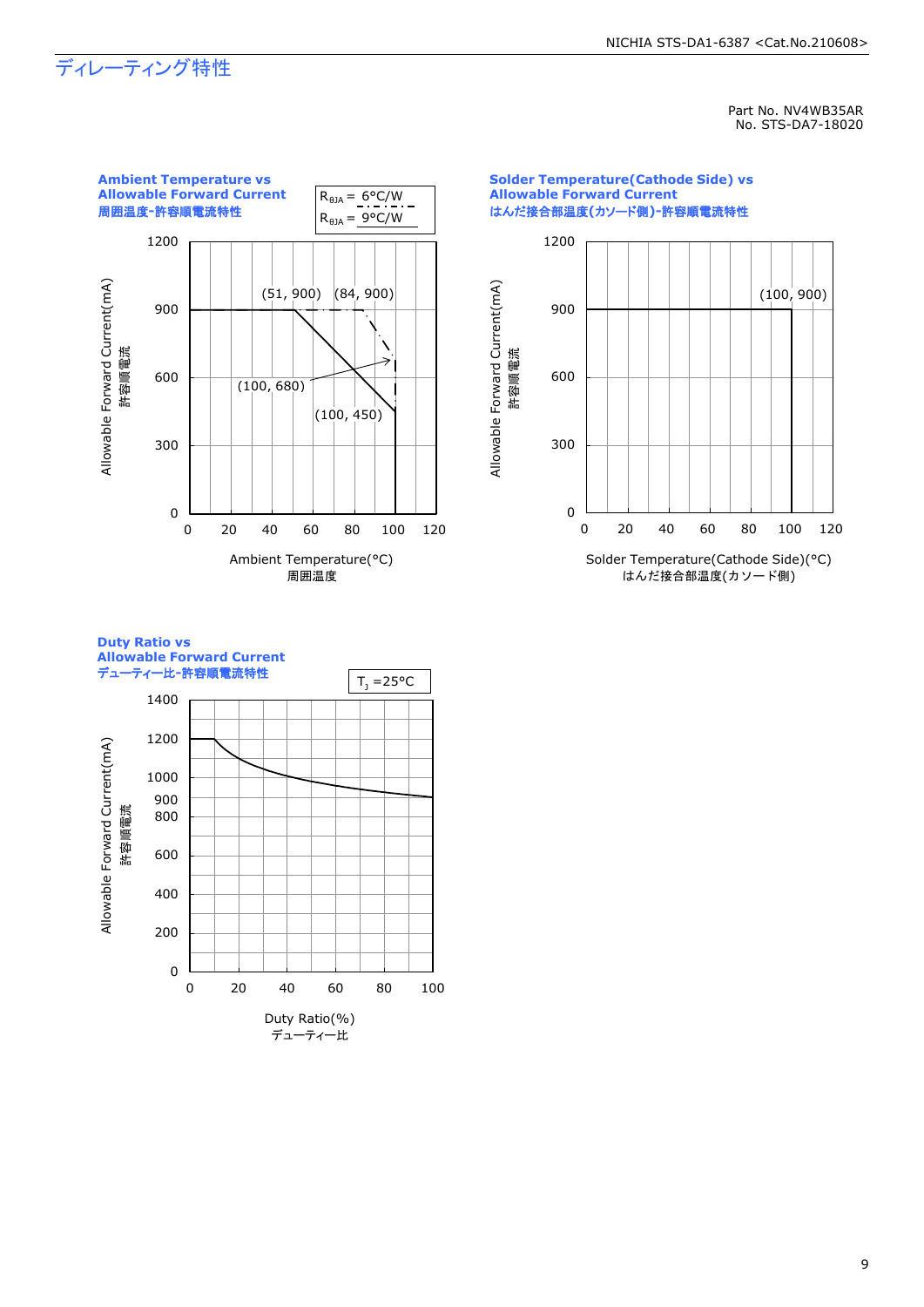#### NICHIA STS-DA1-6387 <Cat.No.210608>

# 光学特性

\* All characteristics shown are for reference only and are not guaranteed. 本特性は参考です。

Part No. NV4WB35AR

\* The following graphs show the characteristics measured in pulse mode. パルス駆動により測定しています。







\* The graphs above show the characteristics for Rnn LEDs of this product. 本特性は演色性ランクRnnに対応しています。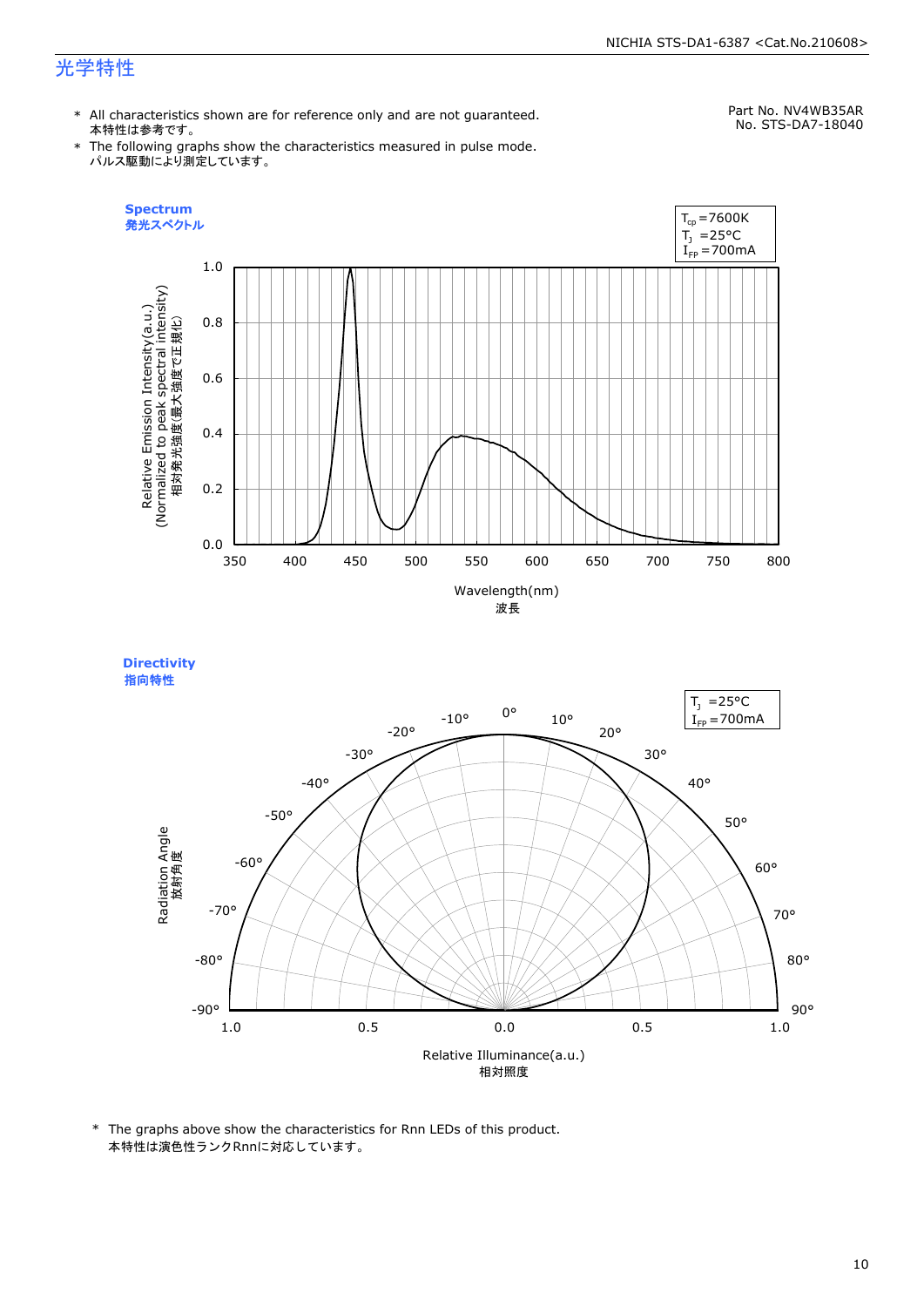## 電流温度特性

\* All characteristics shown are for reference only and are not guaranteed. 本特性は参考です。

Part No. NV4WB35AR No. STS-DA7-18041

\* The following graphs show the characteristics measured in pulse mode. パルス駆動により測定しています。



\* The graphs above show the characteristics for Rnn LEDs of this product. 本特性は演色性ランクRnnに対応しています。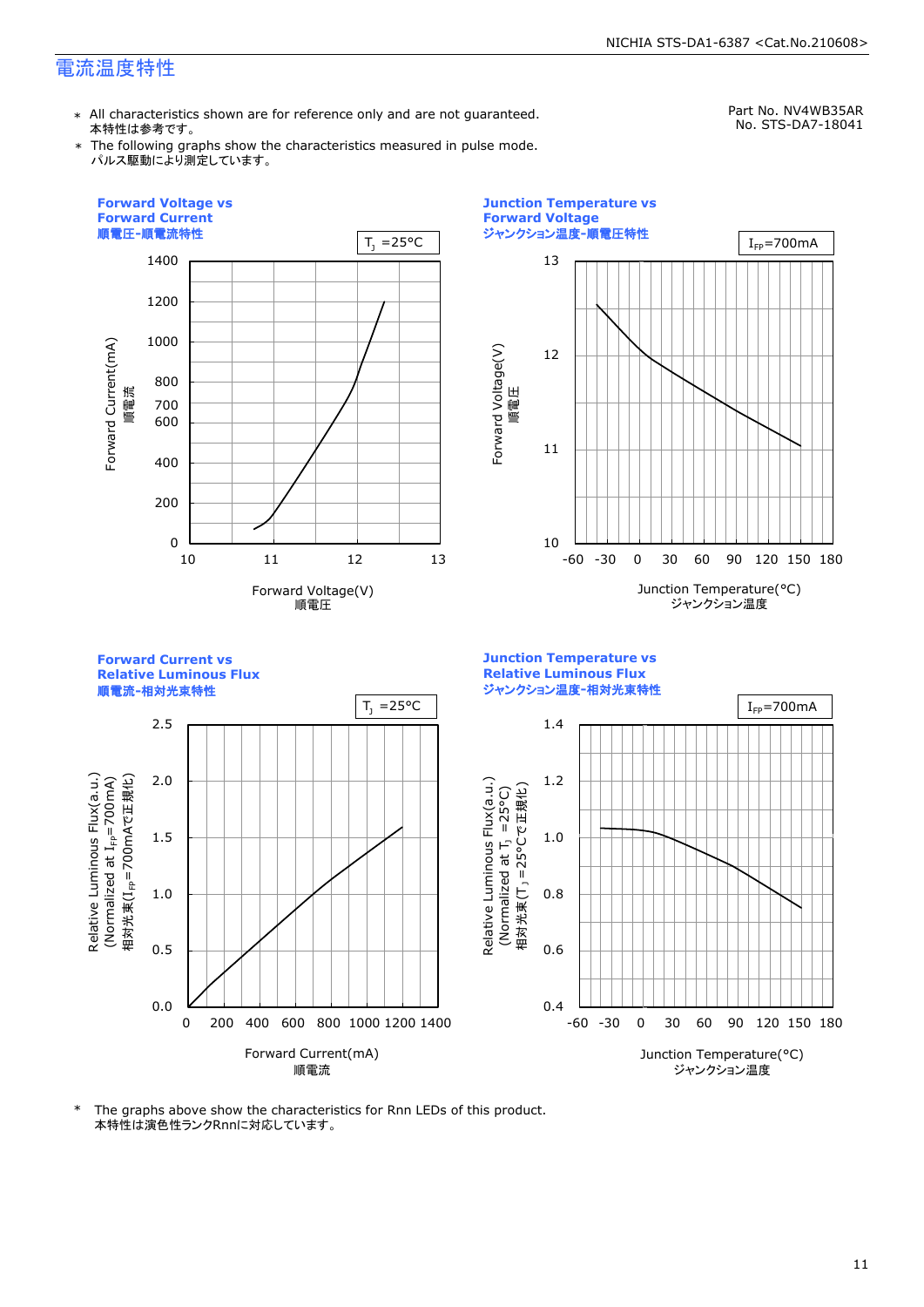### 電流温度特性

- \* All characteristics shown are for reference only and are not guaranteed. 本特性は参考です。
- \* Ine following graphs show th<br>、パルス駆動により測定しています。 The following graphs show the characteristics measured in pulse mode.

Part No. NV4WB35AR No. STS-DA7-18042





\* The graphs above show the characteristics for Rnn LEDs of this product. 本特性は演色性ランクRnnに対応しています。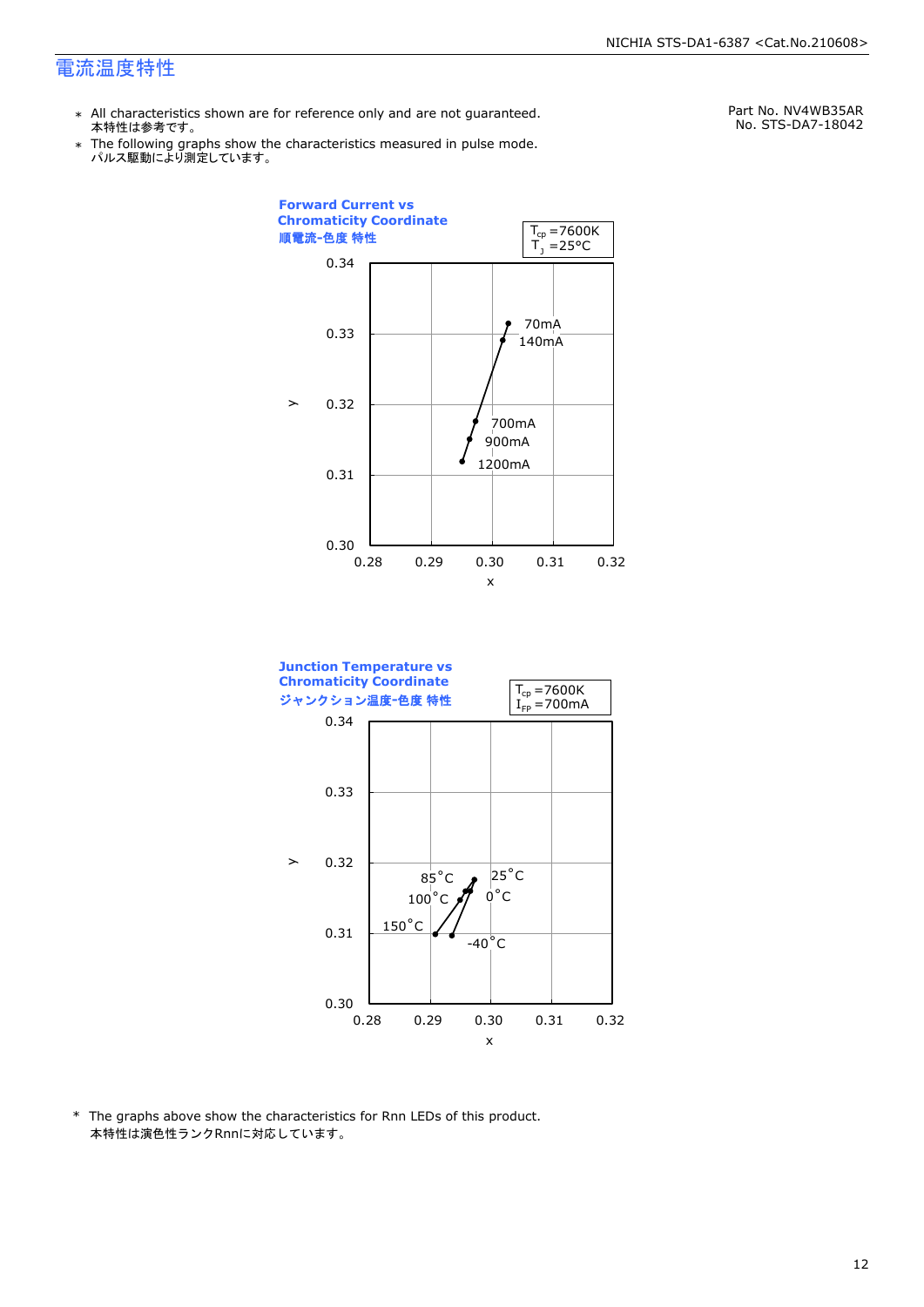# 信頼性

### (1) 試験項目と試験結果

| 試験項目      | 参照規格                            | 試験条件                                                 | 試験時間     | 故障判定<br>基準 No. | 故障数/試験数 |
|-----------|---------------------------------|------------------------------------------------------|----------|----------------|---------|
| はんだ耐熱性    | JEITA ED-4701                   | T <sub>sld</sub> =260°C, 10秒, 2回                     |          |                |         |
| (リフローはんだ) | 300 301                         | (前処理 30°C, 70%, 168 時間)                              |          | #1             | 0/22    |
| はんだ付け性    | <b>JEITA ED-4701</b>            | $T_{\text{std}} = 245 \pm 5^{\circ}$ C, 5秒           |          |                |         |
|           | 303 303A                        | 鉛フリーはんだ(Sn-3.0Ag-0.5Cu)                              |          | #2             | 0/22    |
| 熱衝撃(気相)   |                                 | -40°C(15 分)~100°C(15 分)                              | 100 サイクル | #1             | 0/22    |
| 温湿度サイクル   | <b>JEITA ED-4701</b><br>200 203 | 25°C~65°C~-10°C, 90%RH<br>24 時間/1 サイクル               | 10 サイクル  | #1             | 0/22    |
| 高温保存      | JEITA ED-4701<br>200 201        | $T_A = 100^{\circ}C$                                 | 1000 時間  | #1             | 0/22    |
| 高温高湿保存    | <b>JEITA ED-4701</b><br>100 103 | TA=60°C, RH=90%                                      | 1000 時間  | #1             | 0/22    |
| 低温保存      | JEITA ED-4701<br>200 202        | $T_A = -40$ °C                                       | 1000 時間  | #1             | 0/22    |
| 連続動作      |                                 | $T_A = 25$ °C, I <sub>F</sub> =800mA<br>試験基板は下記注記参照  | 1000 時間  | #1             | 0/22    |
| 高温連続動作    |                                 | $T_A = 85$ °C, I <sub>F</sub> =500mA<br>試験基板は下記注記参照  | 1000 時間  | #1             | 0/22    |
| 高温高湿連続動作  |                                 | 60°C, RH=90%, IF=700mA<br>試験基板は下記注記参照                | 500 時間   | #1             | 0/22    |
| 低温連続動作    |                                 | $T_A = -40$ °C, I <sub>F</sub> =700mA<br>試験基板は下記注記参照 | 1000 時間  | #1             | 0/22    |

注記:

1) 試験基板:Al t=1.5mm、銅箔 t=0.105mm、熱抵抗 RθJA≈9°C/W

2) 測定は LED が常温に戻ってから行います。

#### (2) 故障判定基準

| 基準 No. | 項目                  | 条件             | 判定基準            |
|--------|---------------------|----------------|-----------------|
|        | 順電圧(VF)             | $I_F = 700$ mA | >初期値×1.1        |
| #1     | 光束(Φ <sub>v</sub> ) | $I_F = 700$ mA | <初期値×0.7        |
|        | 逆電流(IR)             | $V_R = 5V$     | >初期値×2.0        |
| #2     | はんだぬれ性              | -              | はんだぬれ面積率が 95%未満 |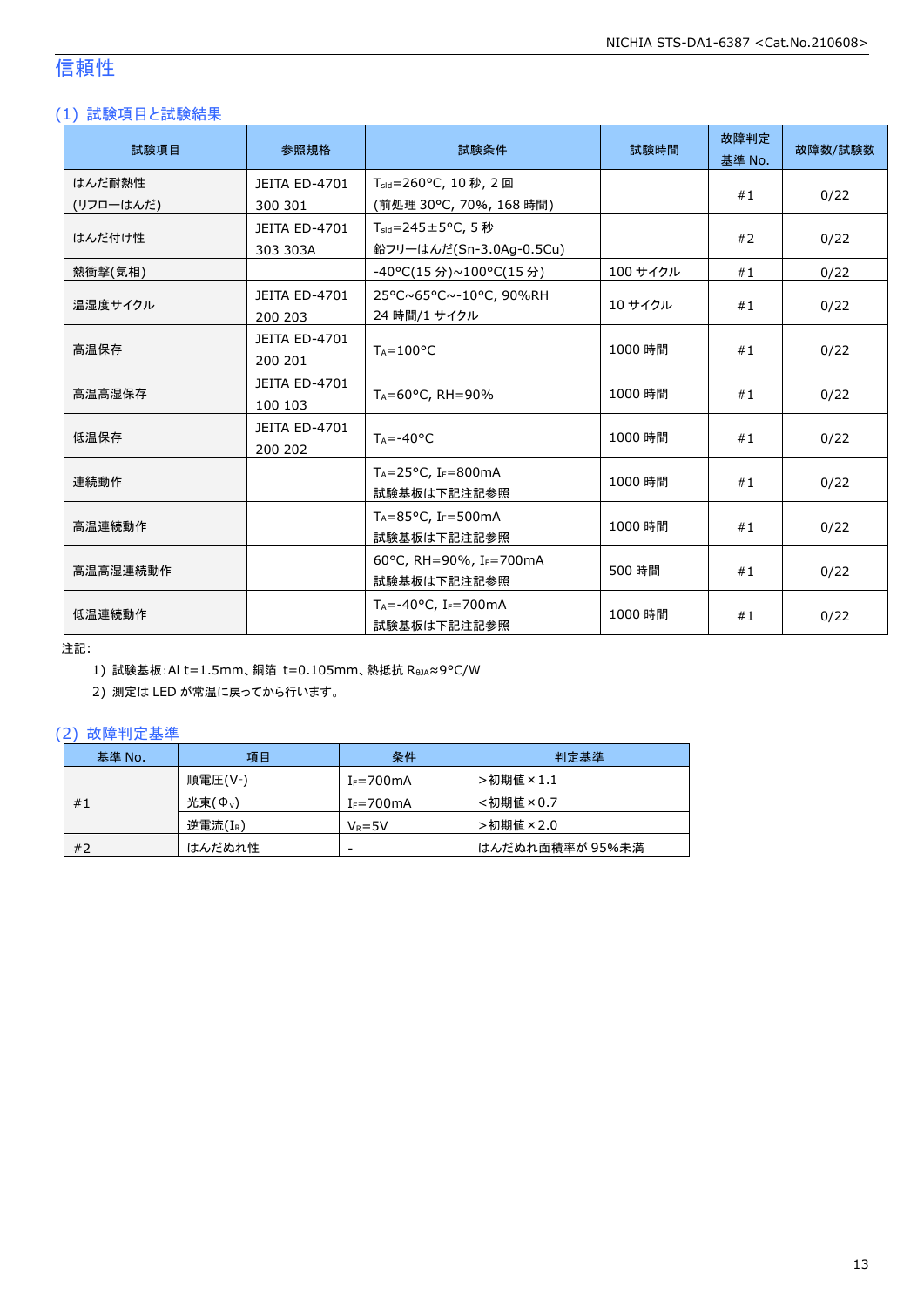### 注意事項

#### (1) 保管

|       | 条件        | 温度                   | 湿度       | 期間        |
|-------|-----------|----------------------|----------|-----------|
|       | アルミ防湿袋開封前 | 30°C 以下              | 90%RH 以下 | 納入日より1年以内 |
| 保管    | アルミ防湿袋開封後 | 30°C 以下              | 70%RH 以下 | 168 時間以内  |
| ベーキング |           | $65 \pm 5^{\circ}$ C | -        | 24 時間以上   |

● 本製品は、MSL3 に相当します。MSL については IPC/JEDEC STD-020 をご確認下さい。

- 本製品は、パッケージに吸収された水分がはんだ付け時の熱で気化膨張することにより、界面の剥離が発生し光学的劣化を起こす可能性があります。そ のためお客様にて実装するまでの、吸湿量を最小限に抑えるため防湿梱包を実施しております。アルミ防湿袋に入っているシリカゲルは吸湿が進むと青 色から赤色へ変色します。
- アルミ防湿袋を開封後は上記の条件を越えないようにはんだ付けを完了下さい。万一未使用の LED が残った場合は、シリカゲル入り密閉容器等で保管 下さい。なお当社防湿袋に戻し、再封印することを推奨します。
- 保管期間を過ぎた場合は、ベーキング処理を施して下さい。また、保管期間内に同封してあるシリカゲルの青色が無くなった場合も、同様にベーキングを お願いします。ベーキングは 1 回までとします。
- 電極部分は、金メッキが施されております。腐食性ガス等を含む雰囲気にさらされますと、メッキ表面が変質し、はんだ付け性に問題が生じる事がありま す。保管時は密閉容器等で保管して下さい。なお当社防湿袋に戻し、再封印することを推奨します。
- 実機に使用する部材(パッキン、接着剤など)については、メッキ表面への影響を考慮して、硫黄成分を含有しているものの使用を避けて下さい。メッキの 表面異常は、導通・接続不良に繋がる可能性があります。また、パッキンを使用する場合は、シリコーンゴム材質のものを推奨します。その際、低分子量 のシロキサンによる機器の接点不良に注意して下さい。
- 急激な温度変化のある場所では、結露が起こりますので温度変化の少ない場所に保管して下さい。
- 埃の多い環境での保管は避けて下さい。
- 直射日光や室温を超えるような環境に長期間さらさないで下さい。

#### (2) 使用方法

● LED 毎に絶対最大定格を超えないように回路設計を行って下さい。LED 毎に定電流駆動することを推奨致します。また定電圧駆動する場合は、(A)の回 路は LED の順電圧の影響により LED に流れる電流がばらつく可能性がありますので、(B)の回路を推奨します。



- 本製品は、順方向電流駆動でご使用下さい。また、非点灯時には順逆とも電圧がかからないように配慮下さい。特に逆電圧が連続的に加わる状態は、マ イグレーションを発生させる可能性があり、素子にダメージを与える場合がありますので避けて下さい。長時間使用しない場合は、安全のために必ず主電 源スイッチを切って下さい。
- 本製品は LED の諸特性が安定する定格電流の 10%以上でご使用されることを推奨します。
- マトリックス動作をさせる際は、素子にかかる逆方向電圧が最大定格を超えないように注意下さい。
- 雷サージなどの過電圧が LED に加わらないようにして下さい。
- 屋外で使用される場合は、十分な防水対策、湿度対策、塩害対策を施してご使用下さい。

#### (3) 取り扱い上の注意

- 素手で本製品を取り扱わないで下さい。表面が汚れ、光学特性に影響を及ぼすことがあります。また場合によっては、製品の変形や断線が起こり、不灯 の原因になることがあります。
- ピンセットで本製品を取り扱う場合は、製品へ過度な圧力を掛けないようにして下さい。樹脂部の傷、欠け、剥がれ、製品の変形や断線が起こり、不灯の 原因となります。
- 本製品を落下させてしまった場合には、製品の変形などが発生することがありますのでご注意下さい。
- 本製品の実装後に基板は積み重ねしないで下さい。実装した基板を重ねると、基板が樹脂部に衝撃を与え樹脂部の傷、欠け、剥がれ、変形・断線、LED 剥がれが発生し、不灯の原因になります。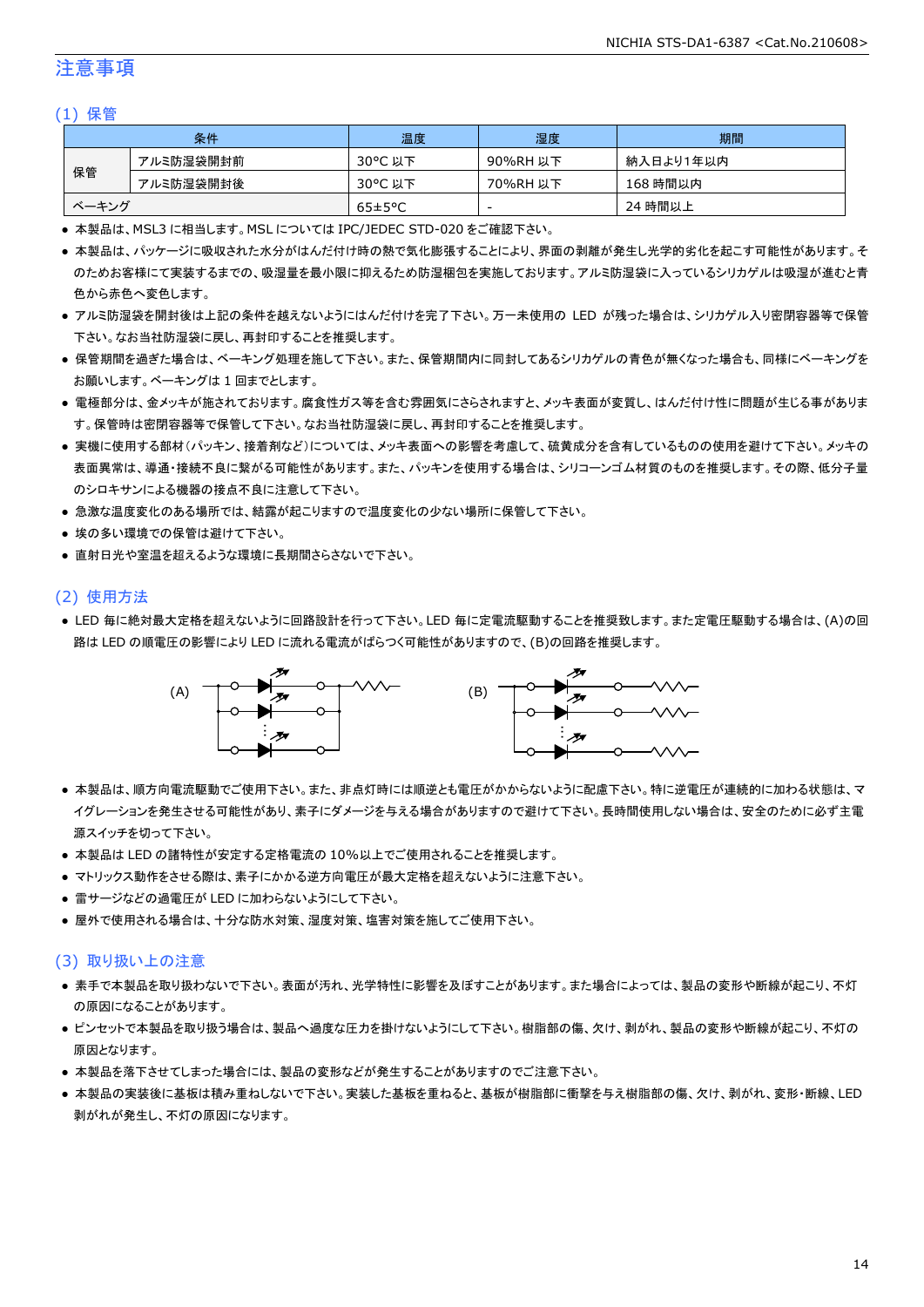#### (4) 設計上の注意

- LED を基板にはんだ付けした後の基板分割工程などで基板が曲がると、パッケージ割れが発生することがありますので基板のたわみやねじりに対して極 力ストレスの加わらないような LED 配置にして下さい。
- 基板分割部では LED の取り付け位置によって機械的ストレスが変化しますので、最もストレスが加わらないような位置に配置して下さい。
- 基板分割時は、手割りを避け、専用治具にて行って下さい。
- アルミ基板を使用する際には事前検証を十分行って下さい。使用時の熱ストレスによりはんだクラックが発生する恐れがあります。
- LED 周辺で使用する部材(筐体、パッキン、接着剤、2 次レンズ、レンズカバー、グリスなど)から放出された揮発性有機化合物は、LED の発光面を透過す る可能性があります。特に密閉に近い状態では、これらの揮発性有機化合物が熱や光子エネルギーにさらされると変色が起こり LED の光出力が大幅に 低下したり、色ずれが発生する可能性があります。また、空気の循環をよくすることで、光出力の低下や色ズレが改善されることがあります。予め実機点灯 試験による光学評価で異常なきことの確認をお願いします。
- LED の色度、演色性等の各種特性は実機の状態、実装、使用条件や経時により変化します。実使用上での特性等の変化につきましては、検証および確 認のうえ、ご使用いただきますようお願いします。

#### (5) 静電気に対する取り扱い

● 本製品は静電気やサージ電圧に敏感で、素子の損傷や信頼性低下を起こすことがあります。取り扱いに際しては、以下の例を参考に静電気対策を十分 行って下さい。

リストストラップ、導電性衣類、導電靴、導電性床材等による電荷の除去

作業区域内の装置、治具等の接地による電荷の除去

- 導電性材料による作業台、保管棚等の設置
- 使用機器、治具、装置類や作業区域内は適切に接地をして下さい。また、実装される機器等についてもサージ対策の実施を推奨します。
- 治具、装置類にガラスやプラスチックなどの絶縁体を使用される場合は以下の例を参考に対策を十分行って下さい。

```
 導電性材料による導電化
加湿による帯電防止
除電器(イオナイザ)による電荷の中和
```
- 本製品を機器に実装後、特性検査をする際には、静電気による損傷の有無も併せて確認して頂くようお願いします。電流を下げて(1mA 以下推奨)順電 圧検査又は発光検査を実施することで、損傷の有無は検出できます。
- 損傷した LED には、リーク電流が著しく大きくなる、順方向の立ち上がり電圧が低下する、低電流で発光しなくなる等の異常が現れます。 不合格判定基準: (VF<8.0V at IF=0.5mA)

#### (6) 熱の発生

- 本製品をご使用の際は、熱の発生を考慮して下さい。通電時の素子の温度上昇は、実装する基板の熱抵抗や本製品の集合状態により変化します。熱の 集中を避け、本製品周囲の環境条件により最大ジャンクション温度(T」)を超えることがないよう配慮下さい。
- 本製品周囲の温度条件(TA)により使用電流を決め放熱等の処理を施して下さい。
- 熱飽和時の温度についての関係は、次の2つの式で表されます。

1)  $T_J = T_A + R_{\theta JA} \cdot W$  2)  $T_J = T_S + R_{\theta JS} \cdot W$  \*TJ=ジャンクション温度: °C、TA=周囲温度: °C TS=はんだ接合部温度(カソード側): °C

RθJA=ダイスから周囲空気までの熱抵抗: °C/W

RθJS=ダイスから TS測定ポイントまでの熱抵抗: °C/W

```
W=投入電力(I<sub>F</sub>×V<sub>F</sub>): W
```


T<sub>S</sub> Measurement Point